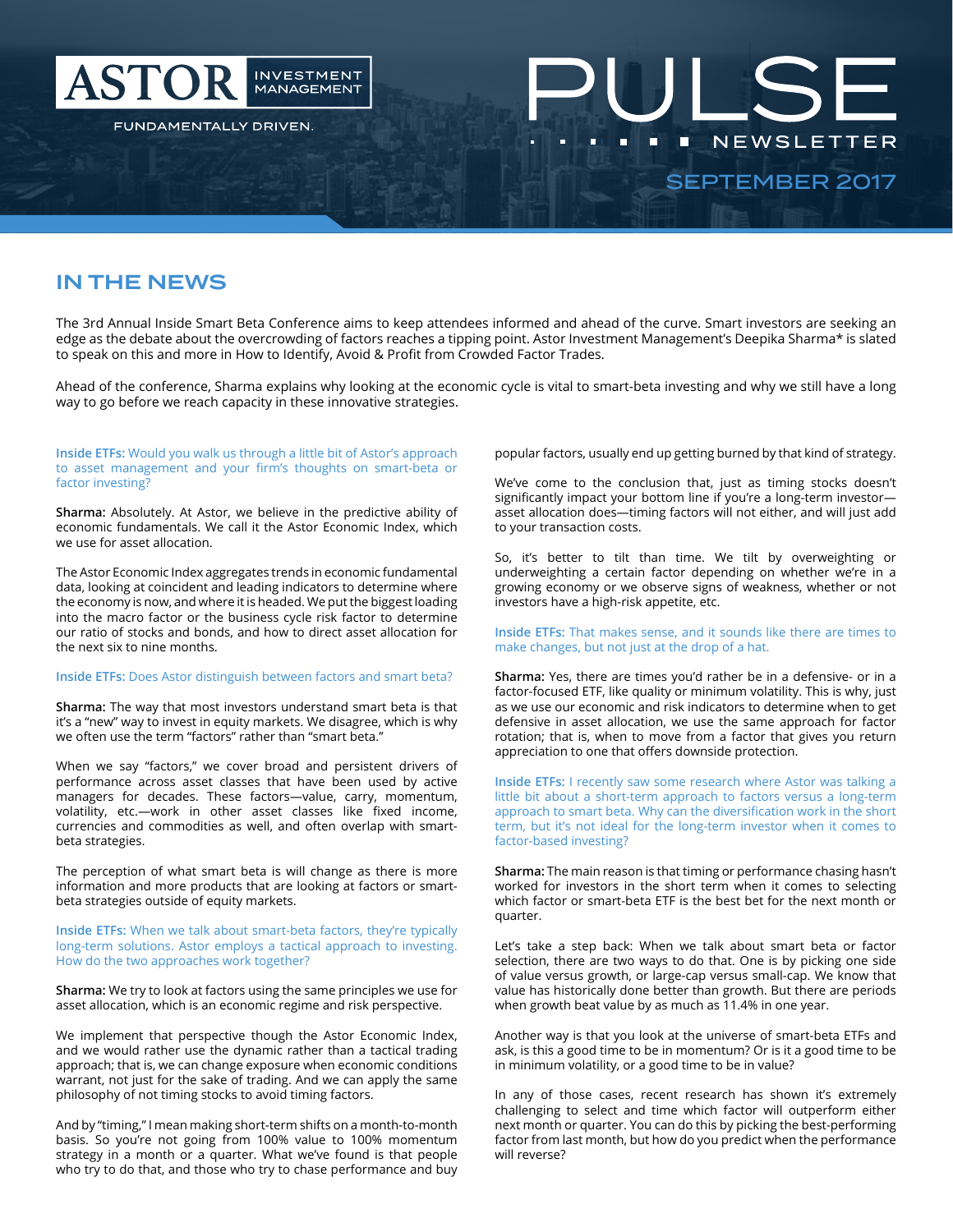Or you can use a valuation-based measure such as P/E or P/Book, which we don't like, because it further overweights value. You may even get good results on a backtest, but does your backtest accurately measure transaction costs and market impact?

It's also naive to assume the same conditions that were true in the last decade or so will continue to hold today or in the future. That's why it's a good idea to start with a diversified approach.

This approach is not ideal in the long term, because a static diversified factor portfolio can sometimes suffer quick and massive drawdowns. The best example is momentum. During adverse downturns, you can get a negative drawdown in a short period. As an example, during the three-month period of March through May 2009, you lost years' worth of gains from a long/short momentum strategy.

So during those periods of drawdowns, when these factors fall out of favor, your portfolio can really get beat up. You want to avoid those periods where you're choking your portfolio and wiping away the long-term gains. You need to be nimble, but not to the point of chasing performance.

What our research has shown is that performance among factors varies based on dramatic changes in economic and market conditions. You want to avoid the momentum factor when the economy is weak and market volatility is high. That's when you're better off in the minimumvolatility ETFs, which provide a buffer in bear markets. Economic and market trends that really matter don't change month-to-month, but when they do, you have to be ready to identify those trends and shift your factor exposure quickly.

**Inside ETFs:** Let's shift focus to your upcoming session at our Inside Smart Beta conference. One of the hot topics you hear about right now is the crowding of factor trades: Does Astor believe that factor or smart-beta trades are getting crowded? If so, how can investors tell if a trade is getting crowded?

**Sharma:** That's something we hear a lot about from our clients. There's a lot of research around that too. I would distinguish between crowding versus a different concern that's lack of capacity in these ETFs.

The way I think of crowding is, when a smart-beta ETF becomes very popular, there's a lot of asset flow going into that ETF, which can be short-term, and going to dissipate, leading to a temporary drawdown.

And this kind of short-term movement or crowding shouldn't be relevant for anybody who's a long-term investor. That kind of crowding is not going to erode your smart-beta alpha or factor premium.

The caveat is that this may not hold true if you see that the crowding into the smart-beta ETFs being replicated on the active side too.

If you're seeing flows into smart-beta ETFs only because investors are replacing their factor exposure with ETFs, but active managers are not also crowding into those factors, then you're OK. Active managers are twice the size of passive in U.S. equity assets. So factor crowding driven by active managers is a greater cause for concern.

A great metric to measure whether there's crowding in the factors is not looking at smart-beta ETF flows, but looking at the aggregate factor ownership of active managers: Are they placing collective bets into a single factor or strategy that can move the market?

The second part is—and I think that question comes up, but is less important right now—is the question of capacity, where assets under management of smart-beta ETFs gets so high that the market impact and the transaction costs can nullify the smart-beta premium. I don't think we're there yet in terms of AUM. But it's a question we'll have to come back to in the next three to five years.

Momentum might be one of the first to see capacity becoming a problem, being a high-turnover strategy. Lower-turnover strategies like value and quality have much more capacity to sustain their risk premium.

**Inside ETFs:** Is there a place for a contrarian factor investor, or a contrarian factor strategy, in the marketplace? Or do the factors just not work that way?

**Sharma:** That's a great question. We done extensive research into various factor strategies, including contrarian and mean-reversion. There's something there, as it makes sense to buy a factor when it's beaten down, trusting the rationale of long-term alpha in that factor. So, any short-term degradation will be followed by a recovery.

But you also have to understand the drivers behind the factor in question. Look at a factor like minimum volatility. Minimum volatility exists because of a behavioral anomaly; that is, the behavior of longonly active equity managers trying to target high returns.

These managers want to beat their benchmarks but are constrained by how much they can leverage. So they're attracted to a high-return stock that also happens to be a high-risk stock.

This leaves low-volatility securities on the table, resulting in the minimum-volatility premium. But if more active managers start moving into low-volatility stocks or min-vol ETFs, this is going to erode the factor, because its source, or driver, is getting taken away.

So you have to understand what's driving the factor to outperform, whether it's behavioral or market structure, or whether it's low-interest rates and muted equity market volatility and what's happening to those drivers, to know to what extent a contrarian or mean-reversion approach will work.

#### **Inside ETFs:** It sounds like, to some extent, it'd be hard to go against a factor that's producing returns.

**Sharma:** It's difficult, but sometimes you have to. So, when you typically look at going contrarian, say as an equity investor, or you're using valuation for individual stocks, you're not just going to say, "The valuation is too high. Let me get out of this sector, or company." You'll also look at where the high valuation is coming from. Is it coming from multiple expansion? Or is it coming from earnings growth?

It's the same analysis for factors too. If the right valuation can be justified—because it's coming from the back of economic growth and earnings growth—that's a good reason to continue to be in that factor. But if it can't be justified, there may be some dispersion you can take advantage of. \*\*

\*Deepika Sharma, CFA, is a Portfolio Manager and Managing Director of Investments at Astor Investment Management. As a member of the firm's Investment Committee, she assists with the management of Astor's multi-asset strategies while holding responsibility for the research and development of current and forthcoming strategies. She previously worked on the Fixed Income Proprietary Trading Desk at Nomura, as well as in macro-strategy at Roubini Global Economics. Ms. Sharma began her career as an Analyst on the Structured Credit desk at Lehman Brothers. Ms. Sharma currently serves as a Director on the Board of the New York Society of Security Analysts (NYSSA) and was recognized with the NYSSA Young Investment Professional Award in 2015. Ms. Sharma holds a Masters in International Finance from Columbia University and is a CFA charterholder.

\*\*Article originally appeared on 5/23/17 as How To Tell If A Smart Beta Trade Is Crowded, on host website, ETF.com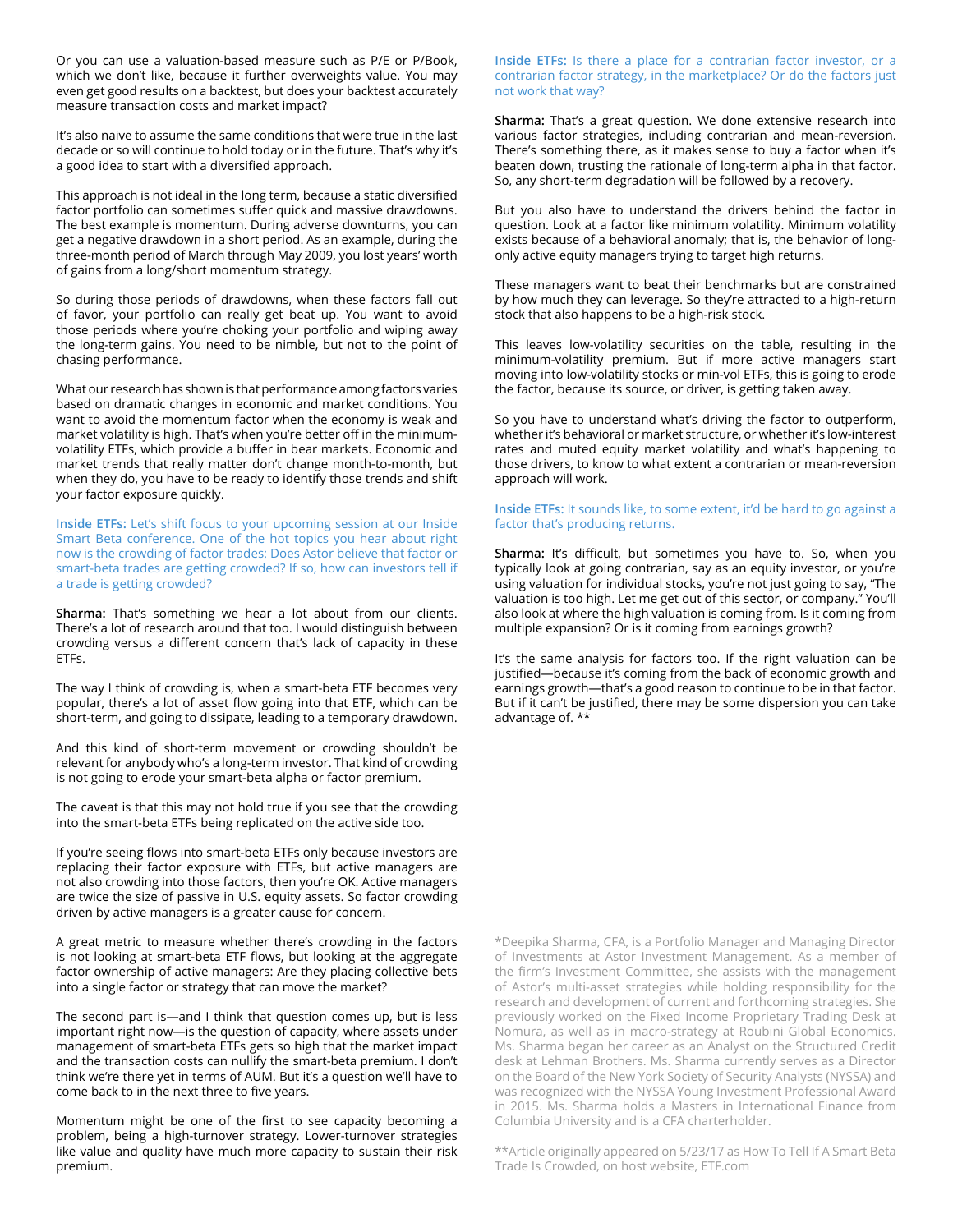# RECENT ARTICLES FED OUTLOOK H2 2017

### THE LAST ACT OF THE QUANTITATIVE EASING PLAY

If the global financial crisis was a play, the Fed is getting ready to begin the last act. This fall, the extraordinary support given to the US economy likely will begin to unwind. Such a significant move raises the question: What is the outlook for the Fed for the rest of the year and into 2018? In large part, of course, it depends on the evolution of the US economy. But by closely reading Fed statements, we can see the broad outlines already. It seems likely that the Fed's balances sheet will be substantially higher and interest rates substantially lower than would have been considered normal before the crisis.

#### HOW WE GOT HERE

Ten years ago this summer, two Bear Stearns hedge funds failed. These were telltale signs of the imbalances that dominated the US financial markets, whose unwinding would lead to the global financial crisis. Twinned with the bursting of the housing bubble, the financial crisis plunged the US into the worst downturn since the great recession. The Fed started cutting interest rates in September 2007; rates reached 0.25 in December 2008.

The Treasury and the Fed enacted an alphabet soup of special programs (TARP, TALF) to buy assets and shore up this or that bulkhead in the leaky boat the financial system had become. But what about the broader economy?

At the time, it was widely thought that short-term rates could not get below zero, the so-called Zero Lower Bound. As the effects of the global financial crisis have lingered around the world. we have learned that, unfortunately, modestly negative interest rates are in fact possible.

But in 2008 the Fed was not ready conceptually to impose negative interest rates on the US. That left them with an economy crying out for help, but their preferred tool already fully employed. In other words, the Fed had already floored the gas pedal, but still needed to add power. What to do?

They settled on the related concepts of large-scale asset purchases combined with forward guidance on the level of interest rates. Forward guidance relates to language from the official FOMC statements and speeches about the need to maintain a highly accommodative stance for an extended period of time. Paired with this were large-scale asset purchases known as Quantitative Easing (QE). The Fed expanded is balance sheet dramatically as can be seen in the chart below.



**Total assets of all Federal Reserve banks as percentage of GDP Periods of Quantitative Easing in blue.**

Source: Board of Governors of the Federal Reserve System, Bureau of Economic Analysis, Astor calculations

This shows the size of the Fed's balance sheet as a fraction of GDP. Before the crisis (marked in pink), the Fed had a much smaller balance sheet as a percentage of yearly output than it does today. The substantial expansion in the balance sheet occurred when we were years into the recovery.

## WHERE IS THE BALANCE SHEET GOING?

While the Fed has not added to its balance sheet since 2014, it has been reinvesting the interest and principal payments received to maintain the balance sheet at a steady level. Direct additions to the balance sheet as a tool of monetary policy are fairly new in the US, and, in our view, the Fed is not completely sure how allowing the assets to run off will affect the economy. Hence, the long wait to begin to unwind until the Fed was fairly assured that growth is robust.

In my view, someday soon, likely this year, they will cease reinvesting all principal and interest payments and instead reinvest only the amounts that exceed a sliding cap. The cap will start at \$10 billion a month, so in the first month the Fed will reinvest whatever the principal payments are, less the \$10 billion they are going to allow to roll off. The cap will rise quarterly to \$50 billion.

Given those numbers, the Fed's balance sheet will shrink by about \$300 million in the first year and \$600 million in subsequent years. These are large numbers, but the chart below shows that the Fed's balance sheet went from about \$0.8 trillion to about \$4.5 trillion today. But where will the balance sheet settle? In our view, it will likely be much larger than a linear extrapolation from the old line. Former Fed Chair Ben Bernanke has cited several reasons why the balance sheet may need to be around \$2.5 trillion by the middle of the next decade.

## **Total assets of all Federal Reserve banks in Trillions USD Periods of Quantitative Easing in blue.**



Source: Board of Governors of the Federal Reserve System, Bureau of Economic Analysis, Astor calculations

I hope that the FOMC members, so voluble on so many topics, see fit to talk in detail about where they see the balance sheet stabilizing. Be that as it may, the pace of reduction and the guesses about the end-state imply that the Fed will allow the balance sheet to shrink gradually for about five years.

The Fed's normalization statement pointed out that while it expects to use the federal funds rate to fight any recessions, the FOMC may restart reinvestment in the event of substantial interest rate cuts. If that occurs, that statement may serve as a signaling mechanism much like QE did. That is, some part of the effectiveness of QE was as a form of forward guidance. Basically, the Fed told the market that it would